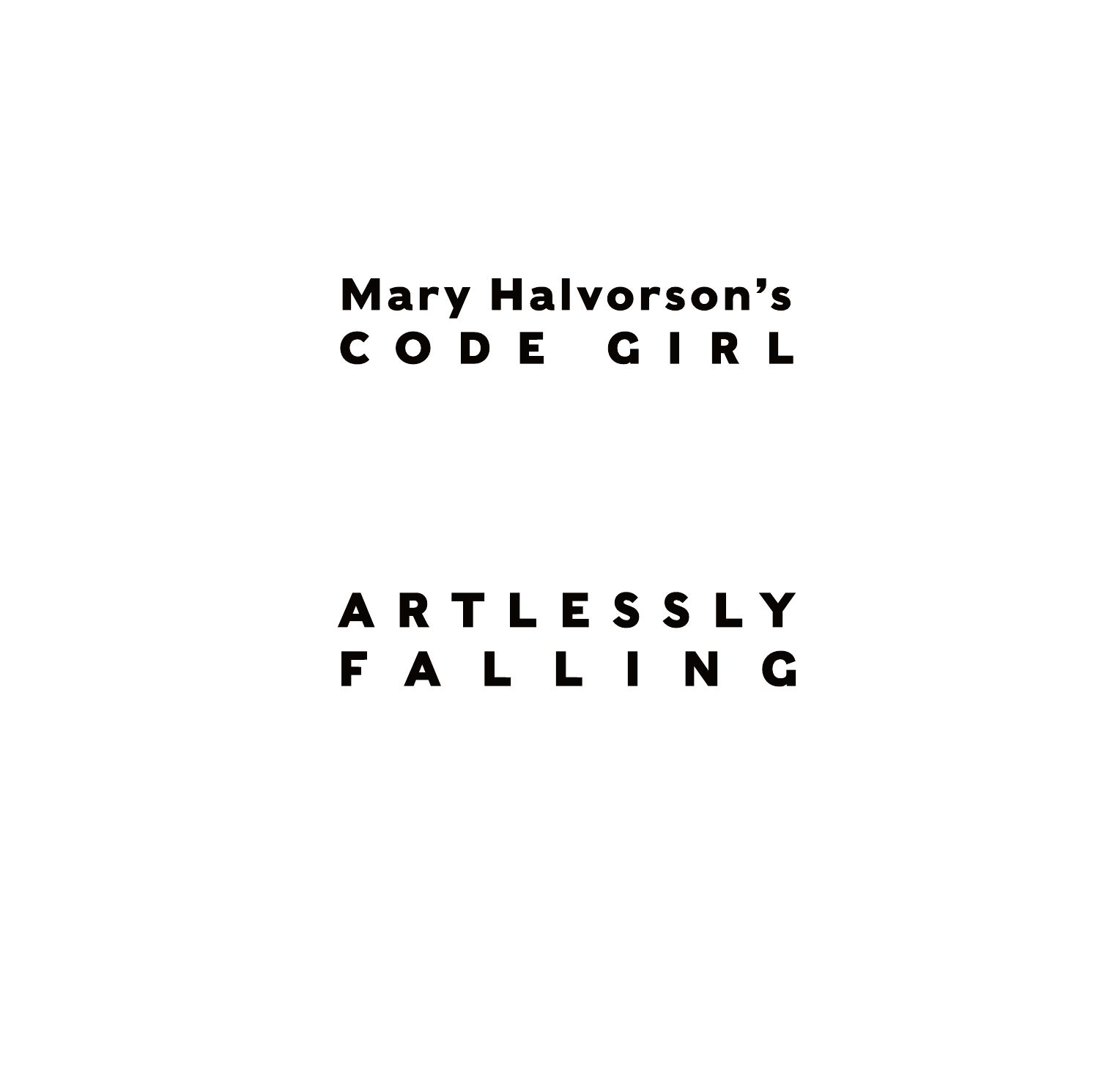#### The Lemon Trees

Smell of grease and mint. Glissando female laughter. Thirsty one spinning tops. Gold outline of her neck, crimped at its deepest plastic.

As cartoon backdrop: lemon trees darkening, wishbones bit from a life. Private crisis of the now. These indolent visions, parched.

 *for Lawrence Osborne*

*double tanka*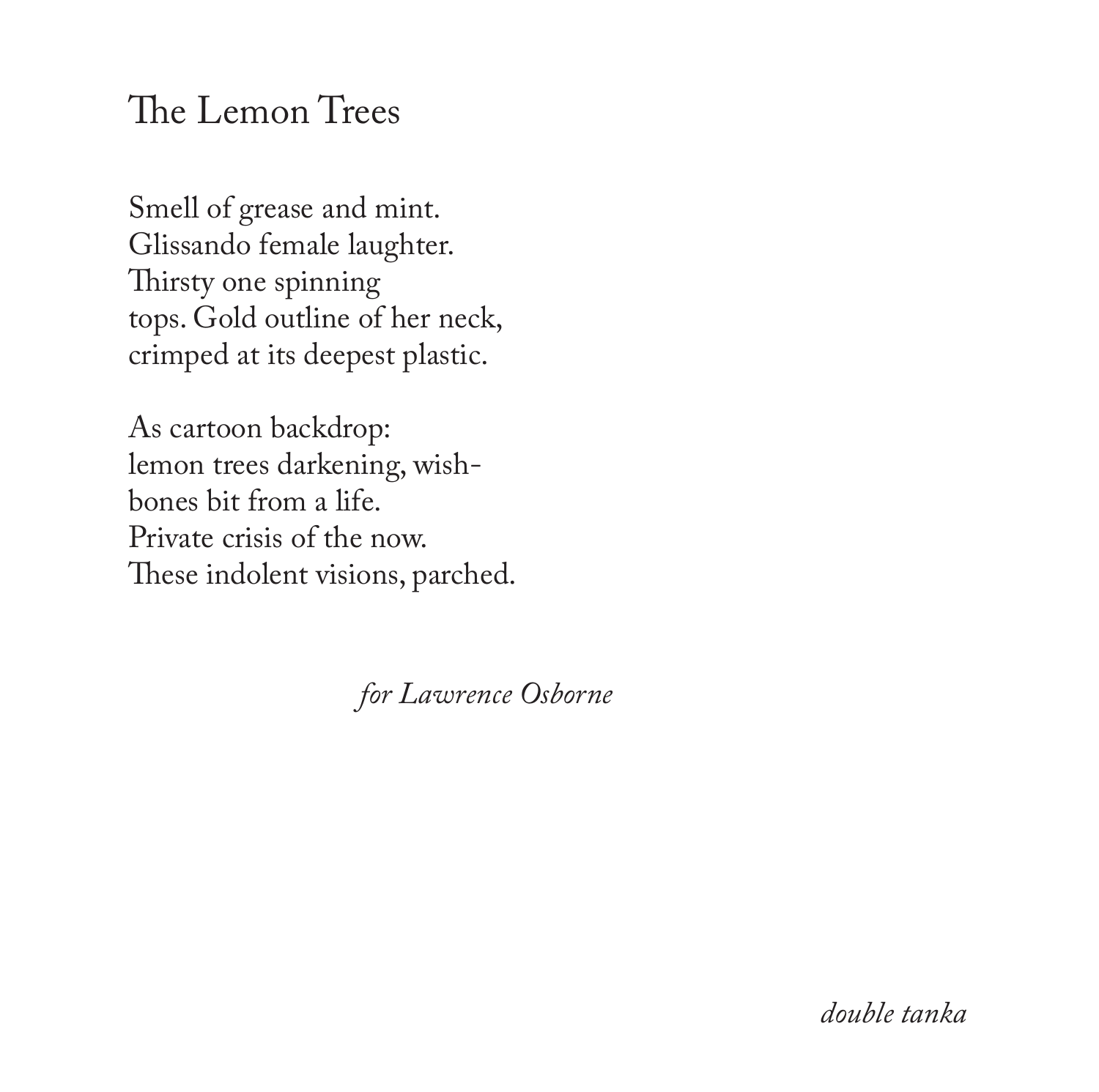#### Last-Minute Smears

Your words have meaning. Blow me up. Take me down. Reap the whirlwind. Last-minute smears:

Crazy stuff. Gangs. Never a hint unleashed. Reported breathlessly

at the highest levels. This is a circus. A joke. A farce.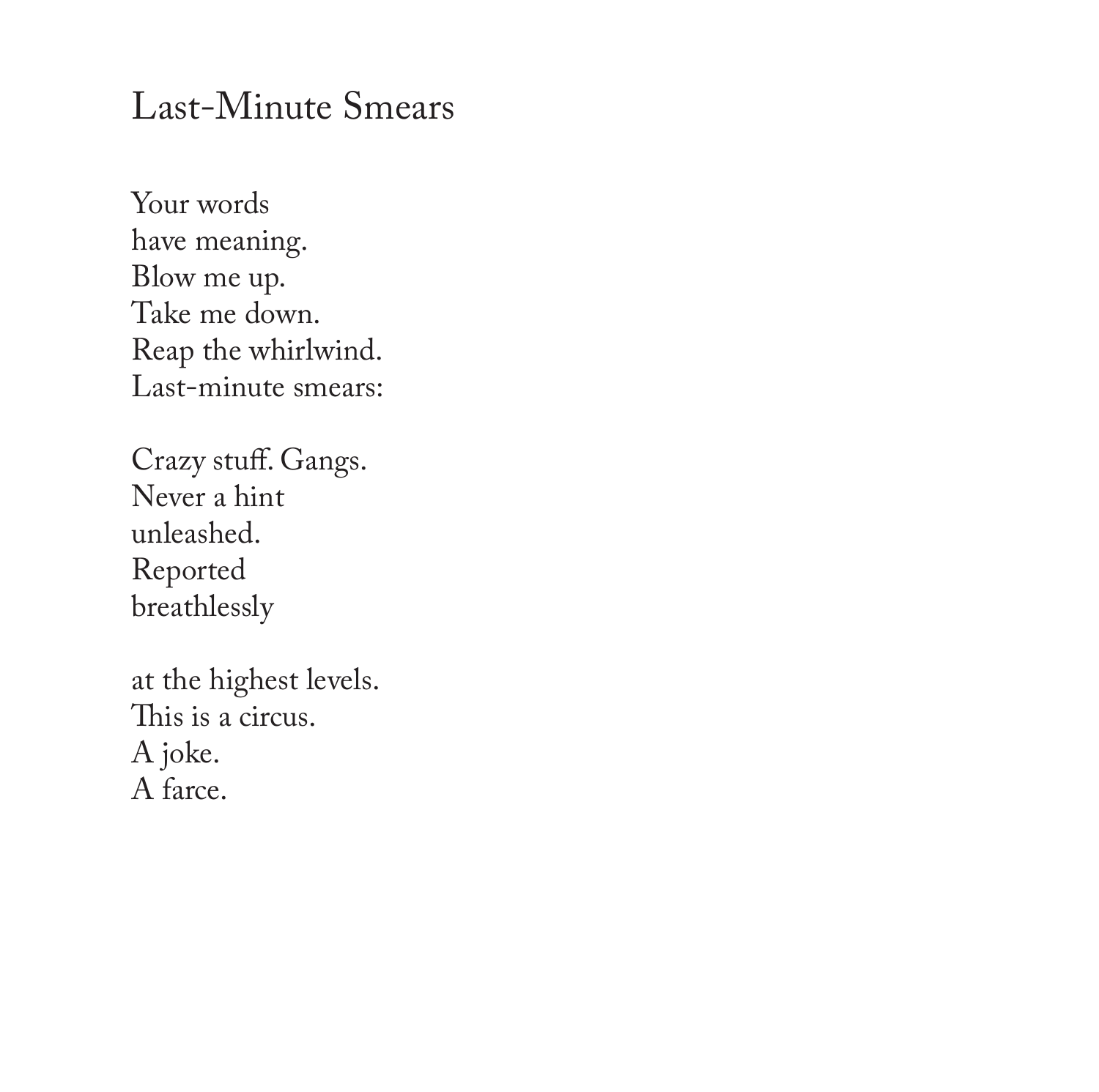Grotesque. The day is coming… people will die.

No ill will.

I have been a good judge.

*Brett Kavanaugh Congressional Testimony, September 27, 2018 found poem*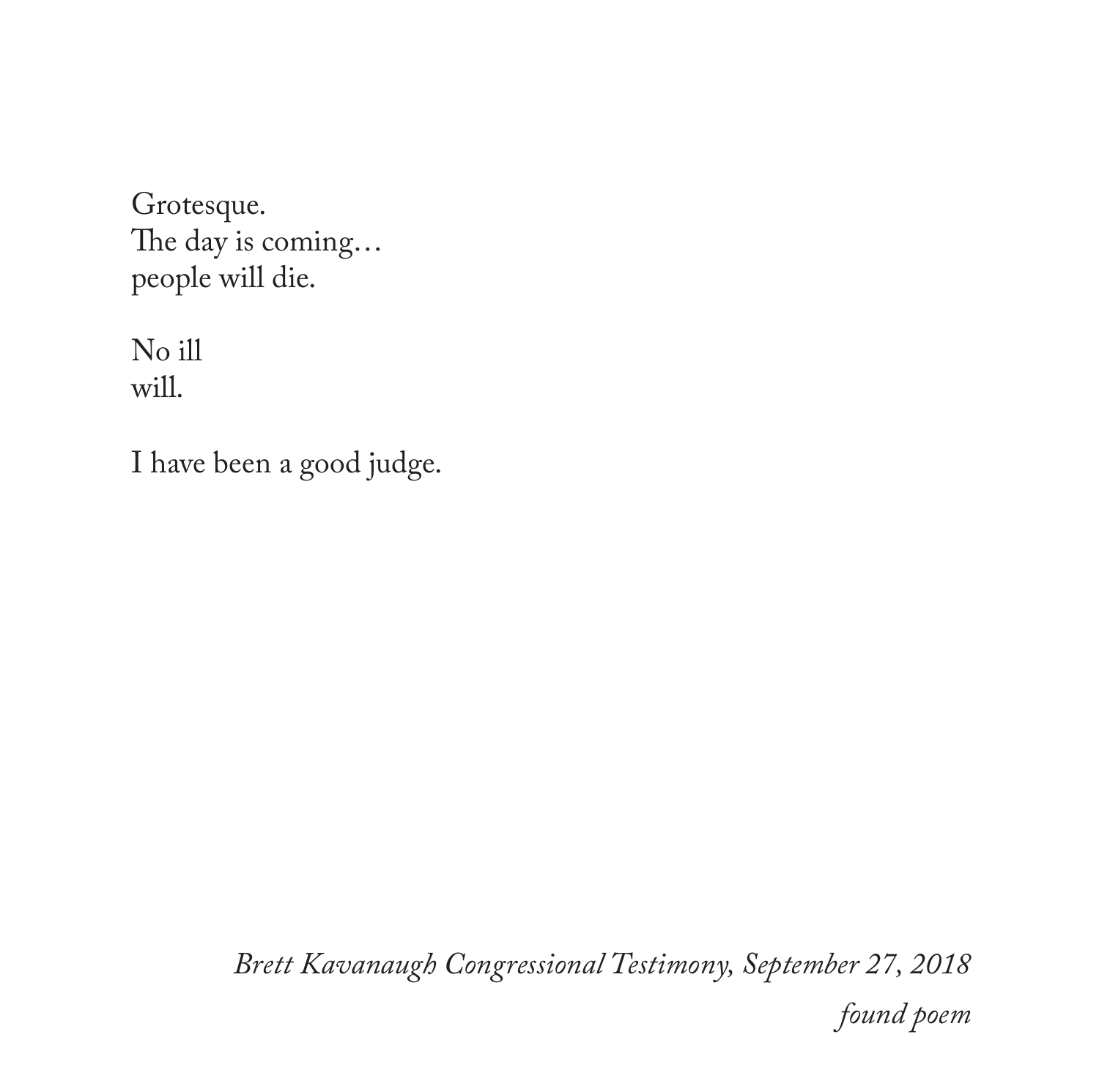#### Walls And Roses

You arrive with daggered hands. Anonymous spongy fields. A headless bull in transit, with a pregnant nest of dimes.

Anonymous spongy fields. To the front, walls and roses with a pregnant nest of dimes. Behind you, a shrinking man.

To the front, walls and roses. Wary of the hiccupped copse. Behind you, a shrinking man subletting a swarm of lives.

Wary of the hiccupped copse, a headless bull in transit. Subletting a swarm of lives, you arrive with daggered hands.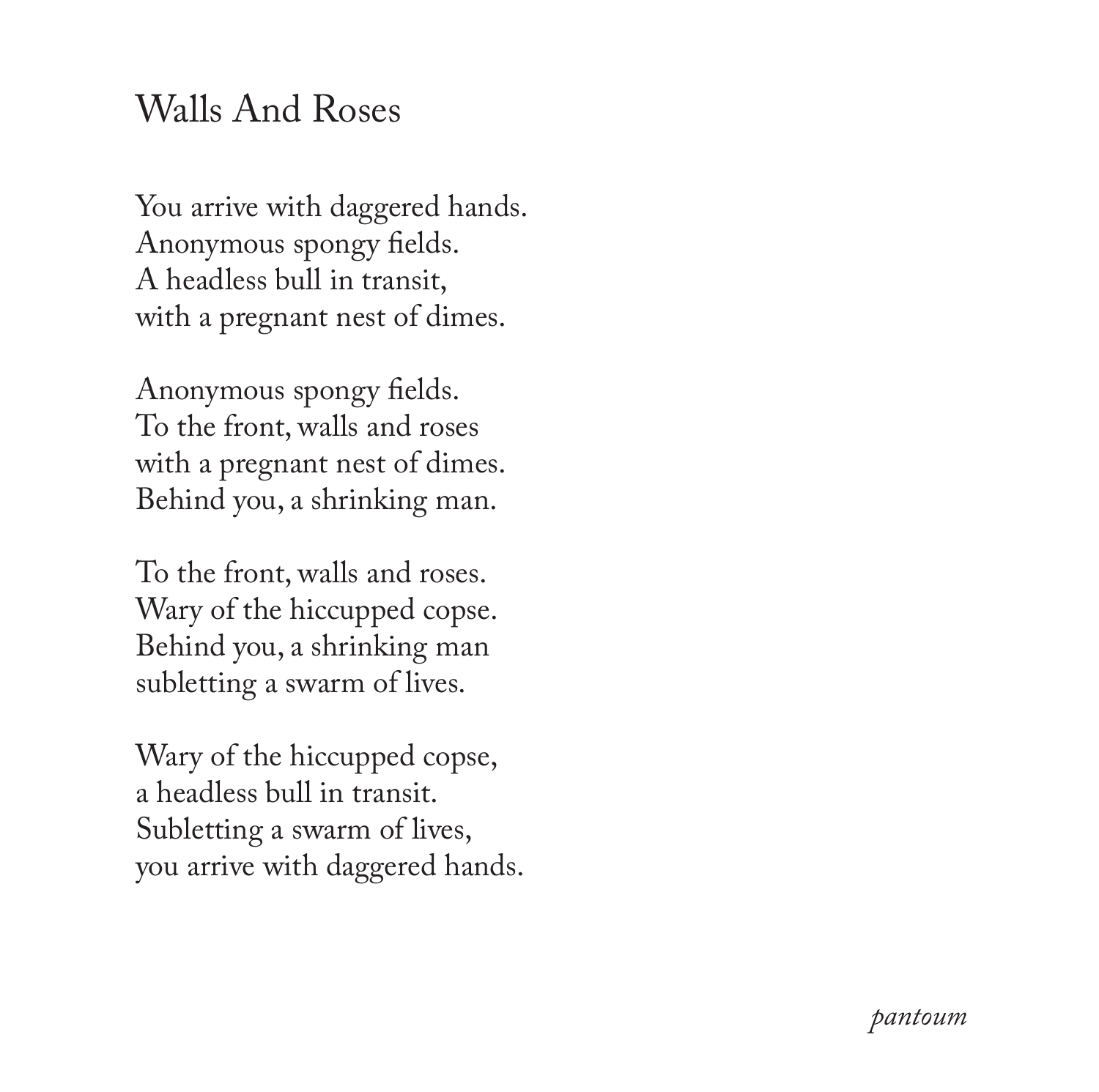# Muzzling Unwashed

Trace amounts of dynamo smolder offbeat eyes. Well-pressed behind proper dress, shoes and wedded hand. Muzzling unwashed thoughts not meant to vocalize.

Floozy legs, stockings caught inside a dropped sunrise. Camouflaged by warblers' wings trilling reprimand. Trace amounts of dynamo smolder offbeat eyes.

Fruitless attempts to salvage all the butterflies. Copycat polkadots branding spurious land. Muzzling unwashed thoughts not meant to vocalize.

Lavender grasses flatten as they mime disguise, while shepherds' purses inhale lives that fast expand. Trace amounts of dynamo smolder offbeat eyes.

False decorum wells up and boxes out the skies. Filtered smiles posturing for excess on demand. Muzzling unwashed thoughts not meant to vocalize.

Out go the insides, hoping to legitimize a monumental moonlight rigged with contraband. Trace amounts of dynamo smolder offbeat eyes, muzzling unwashed thoughts not meant to vocalize.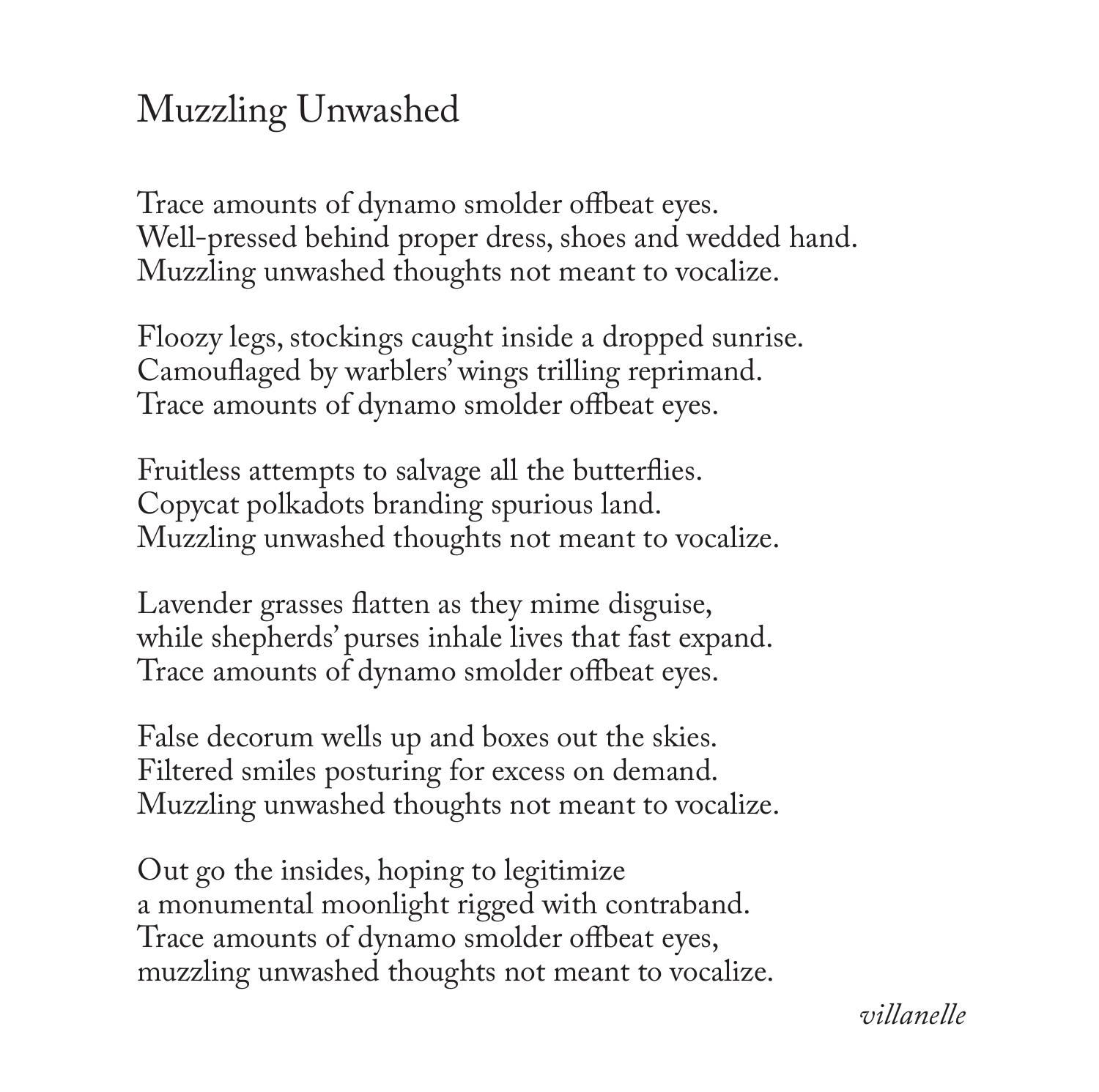# Bigger Flames

Orange head secretes a lie above you. Sentencing the lacquered sky above you.

Reflected in your stretched out hand in hand, trees-to-logs cartwheel and die above you.

Fluster of sailboats chop half-speed upon rose leather ocean, fake dry, above you.

A coy curtsying earthquake kneels the ground. Yo-yo-ing trees liquefy above you.

Well now it's your house, set neatly on fire, its blistering heart bloats high above you.

Atrophied crucibles, charred Russian dolls a necklace of flames comply above you.

Politely uproot the moon-trampled sea. A starlit sigh, sewn awry, above you.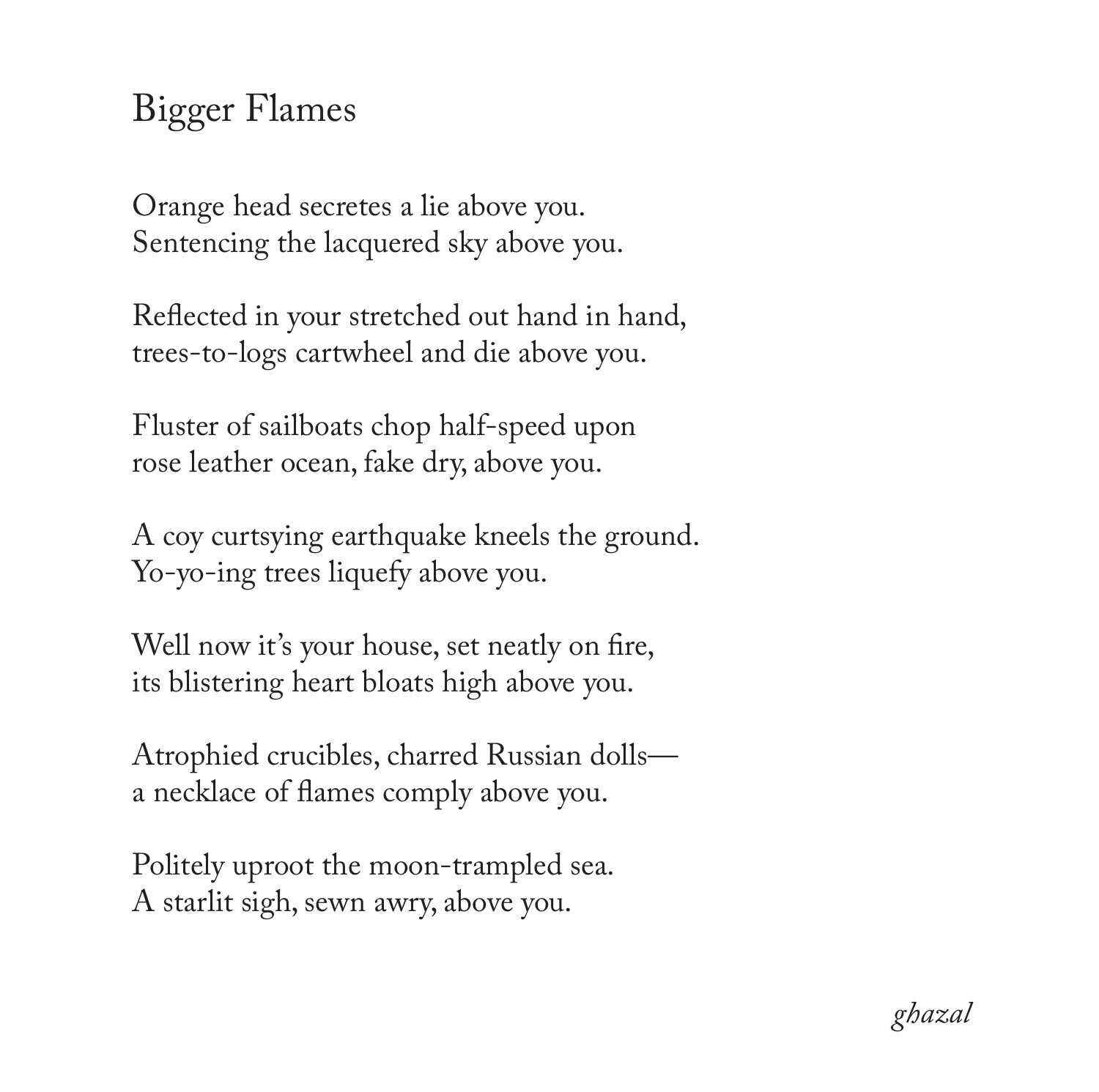## Mexican War Streets (Pittsburgh)

The nostalgia: instant. Across this cracking tiled hill, from every angle I'm sprouting weeds. Cobblestones climb the slope, cut by narrow alleys slicing open a hundred years. Proudly abandoned houses sit tucked and peeling painted, bent by their own breeze. New ones drip glossy windows and plastic realty signs. At the top, amid tumbled back-country sprawl, ropy trees wreath the city view. And there, the rusted remains of a netless hoop: echoes of shots, made and missed, clocking safe the darkness. The occasional person greets me like I'm not

A blank intruder of concealed spots, pretending I don't fall in love.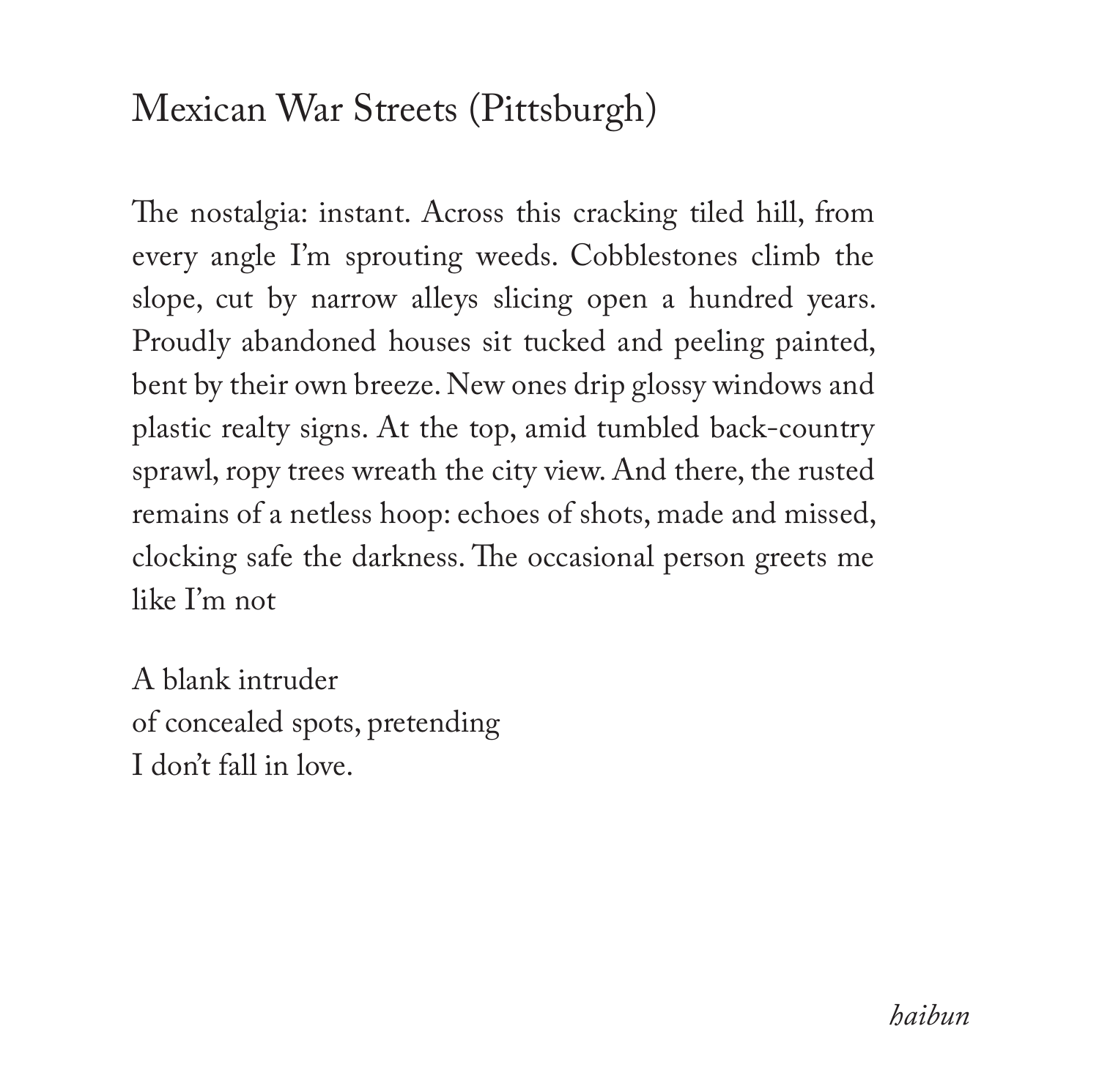# A Nearing

This morning archives sanity, bringing a dimming love. Heaves us partway out, punishing the plan.

This evening rules a nearing, might be stars on loop. Fills us warm and churchlike, speakable only to dogs.

Aspirin swallows our excuses while flights take seesaw drops. Leisurely forage emboldens. Lazy pictures loom sincere.

When will we recover? How long will the burning stink? And wash those sharpened knots lodged between surrenders.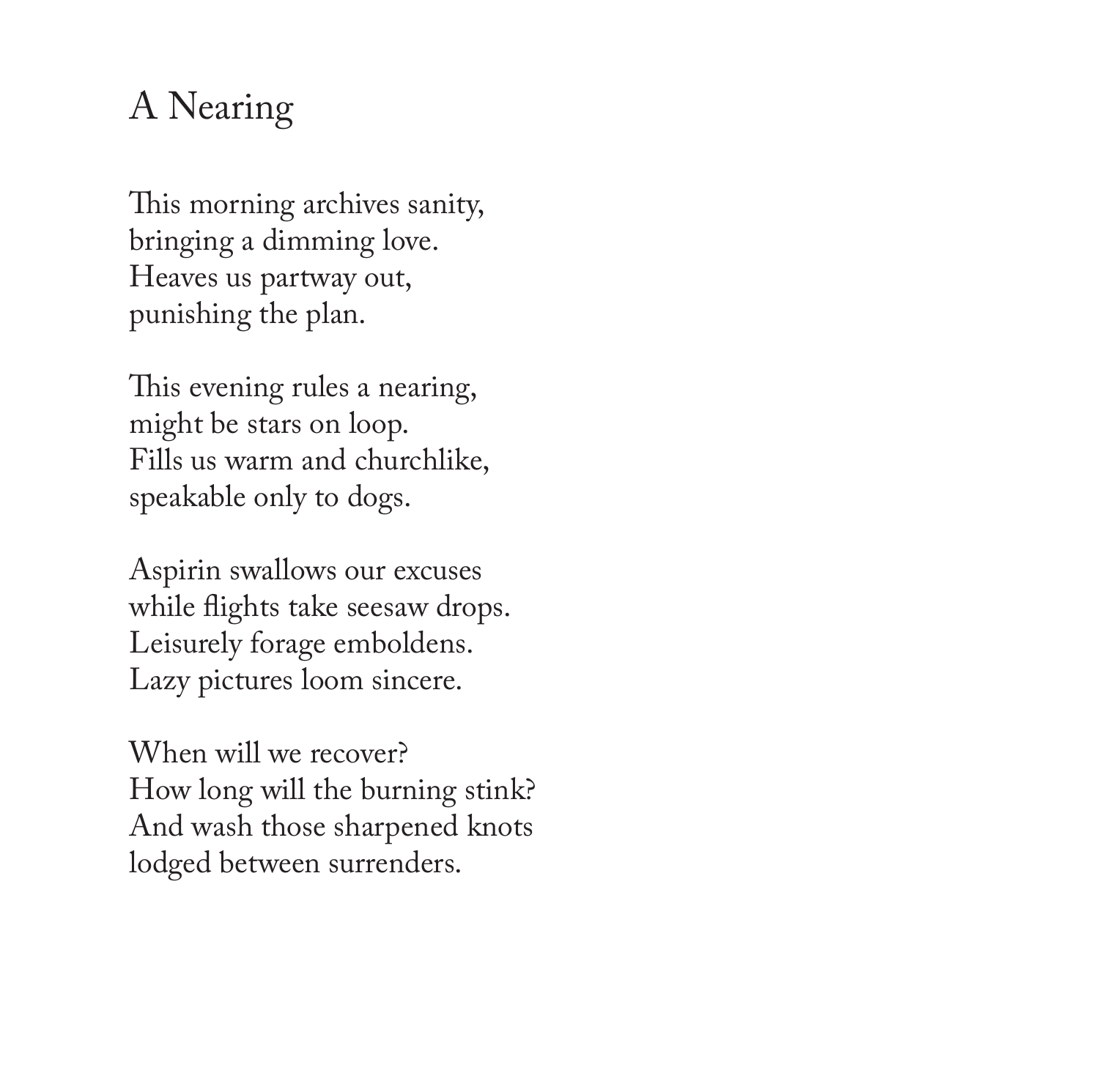Any time, I can stop it. My brazen will to try. Starkly focused silhouettes within half-hearts, a tearing.

Drop those dresses. Reveal unspeakable lines: studied calculation of discarded open thighs.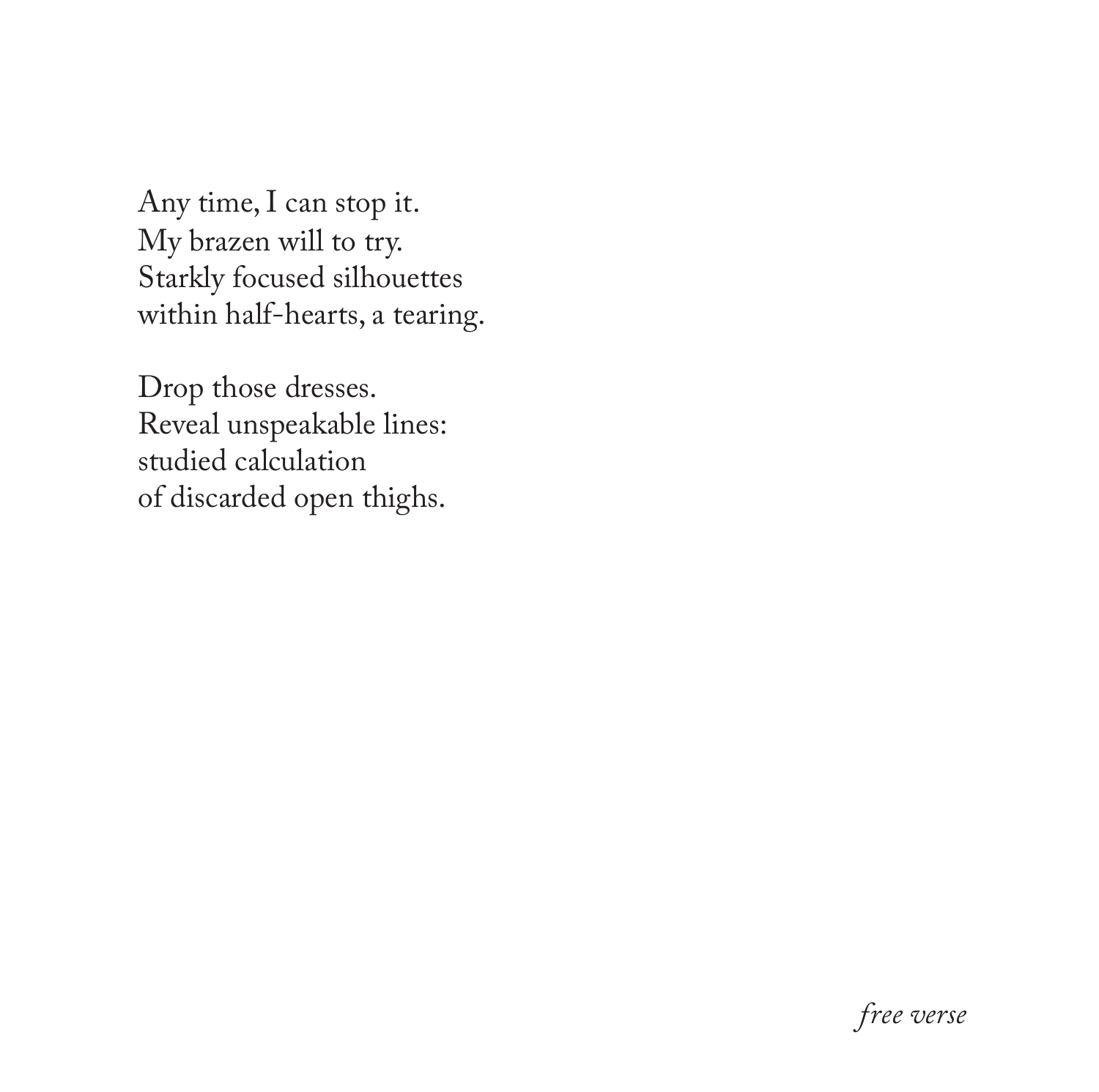#### Artlessly Falling

Artlessly falling through overstretched arms delivers the night underground, a hole. I spool splintered smiles around your gray eyes, sparklers devouring The Southern Cross. Old patterns crystallize, form double salt I feign to dissolve. Eighty-eight stars wild.

Cards leak our future, decidedly wild. The Fool: unnumbered, white roses in arms, feathers in hair and his heart sieving salt. I grip my reveal, an ace in the hole. The Hierophant hoisting a triple cross, two fingers skyward in homage to gray.

Pull my hair, dulling from neon to gray, totaling childish fancies gone wild. Rescind these feint lines drawn too late across my odd face. Keep the bubbling ghosts at arm's length. Find a last-ditch way to swallow whole the tastings of a life below the salt.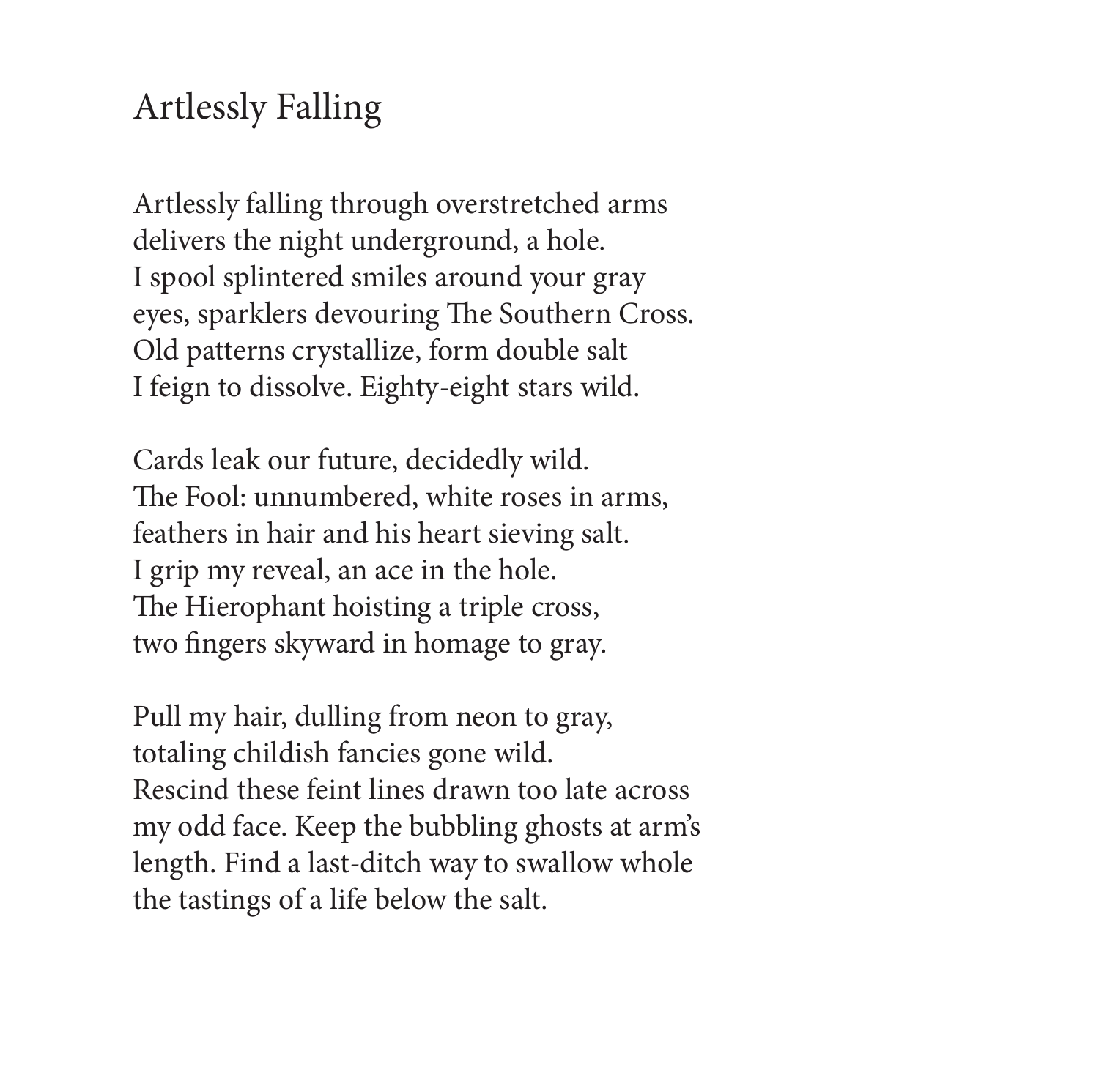Trucks blanket Brooklyn with sheets of street salt. Shoes secrete outlines of mountainous gray. Snowdrops not yielding this winterized wholesale storm. A feasting of wool to breed wild sweat, wetting regrettable prints on arms. Denial soaps gentle lies on the cross

we bear. Sweating plastic whiskey, eyes cross. Cloudy rim pulsing and happy with salt. Dizzy circles blur into two tonearms. Medicinal clicks squeeze sleep out of gray mourning windows. My clarity blows wild reasons, ever-forming, down that black hole.

You wouldn't call it that, but it's a hole smothering lackluster limits we cross. The prognosis clings to my mouth: a wild hurling of bottleneck wounds rubbed with salt. The chill of your love (love fading to gray) unfolds as a serpentine race of arms.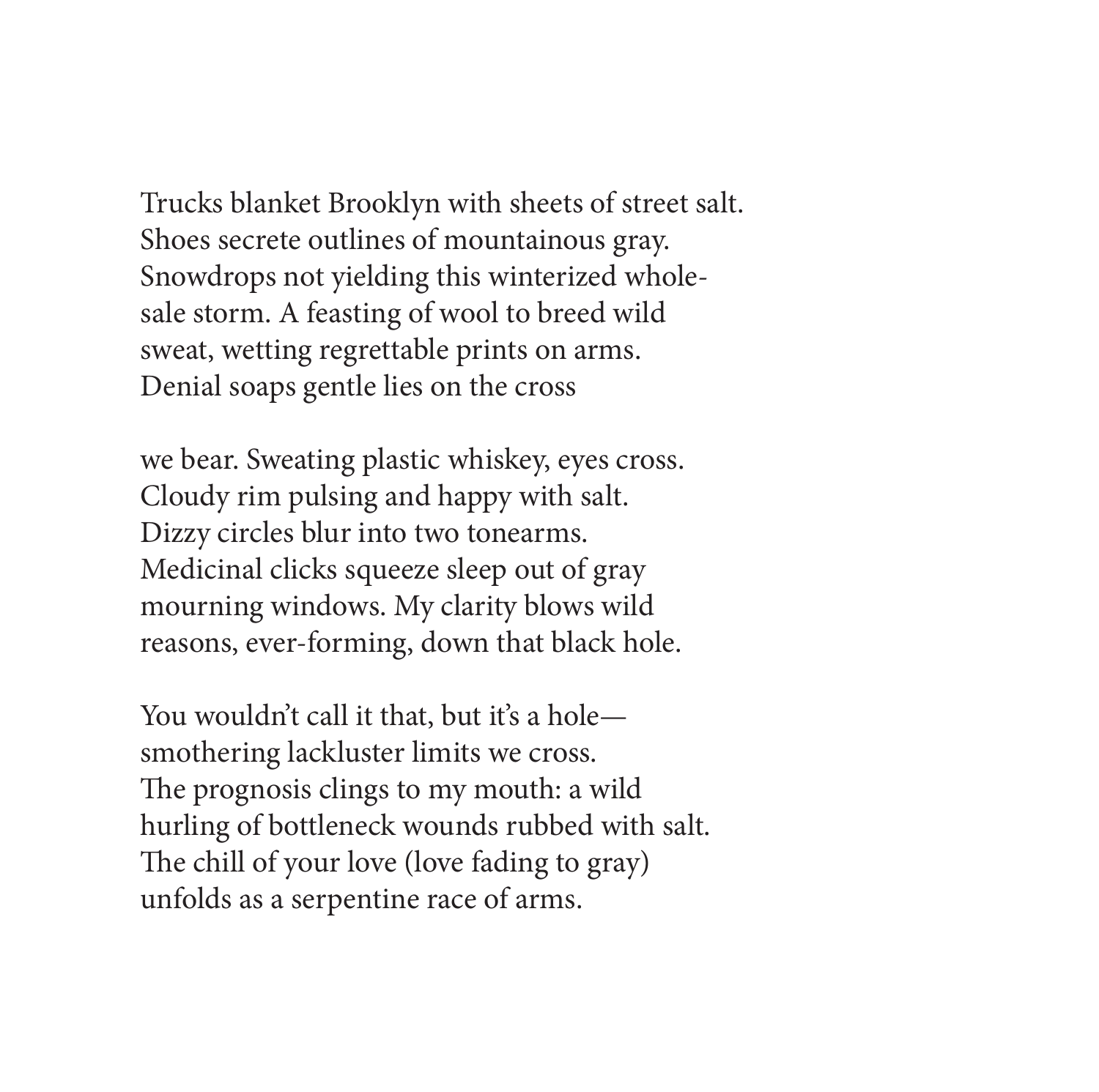A hole-in-one warns me: not worth his salt. Crosscut that arctic orbit as a gray whale: wild, breaching. To hell with your wrong arms.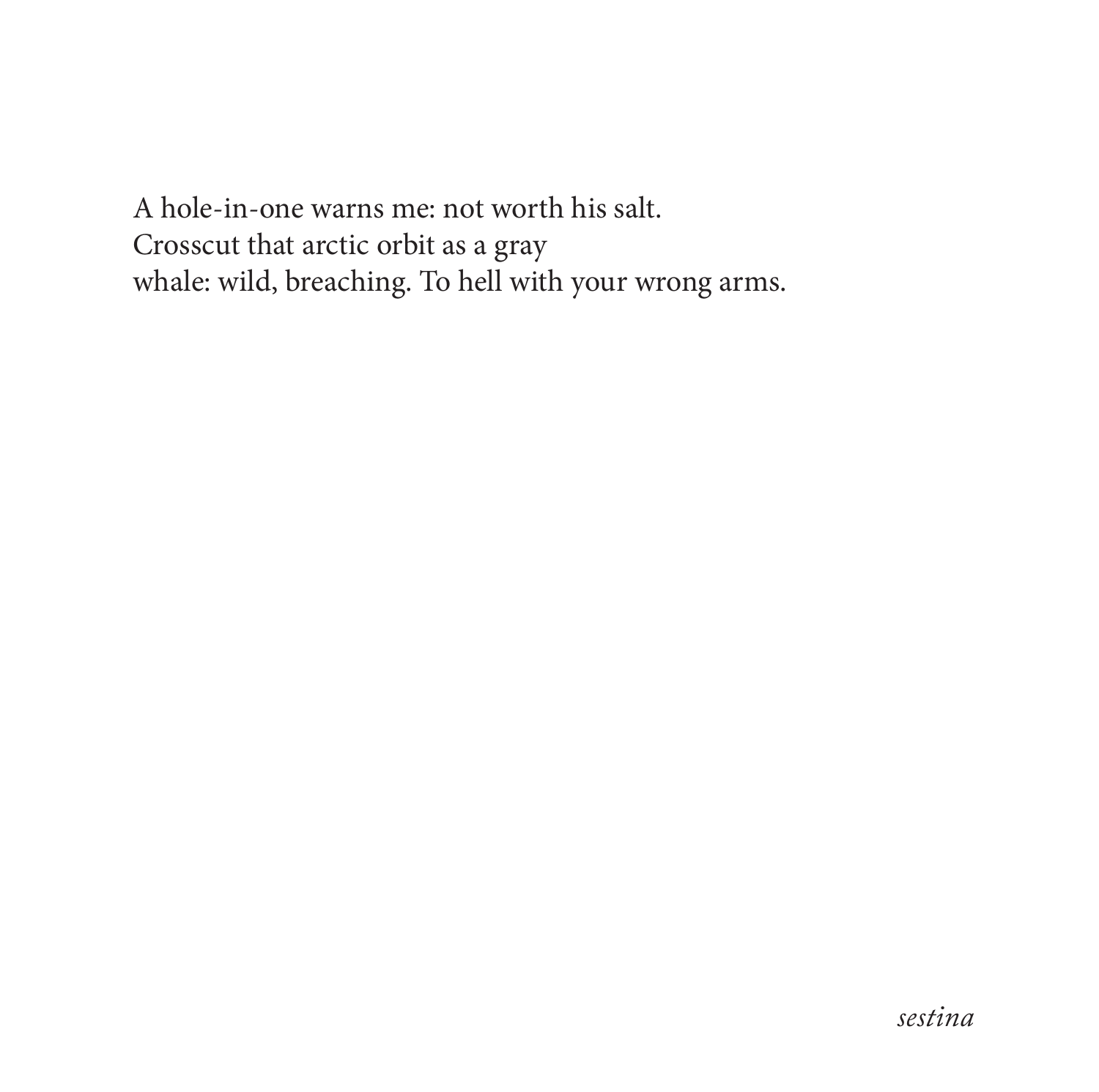Lyrics by Mary Halvorson © 2020